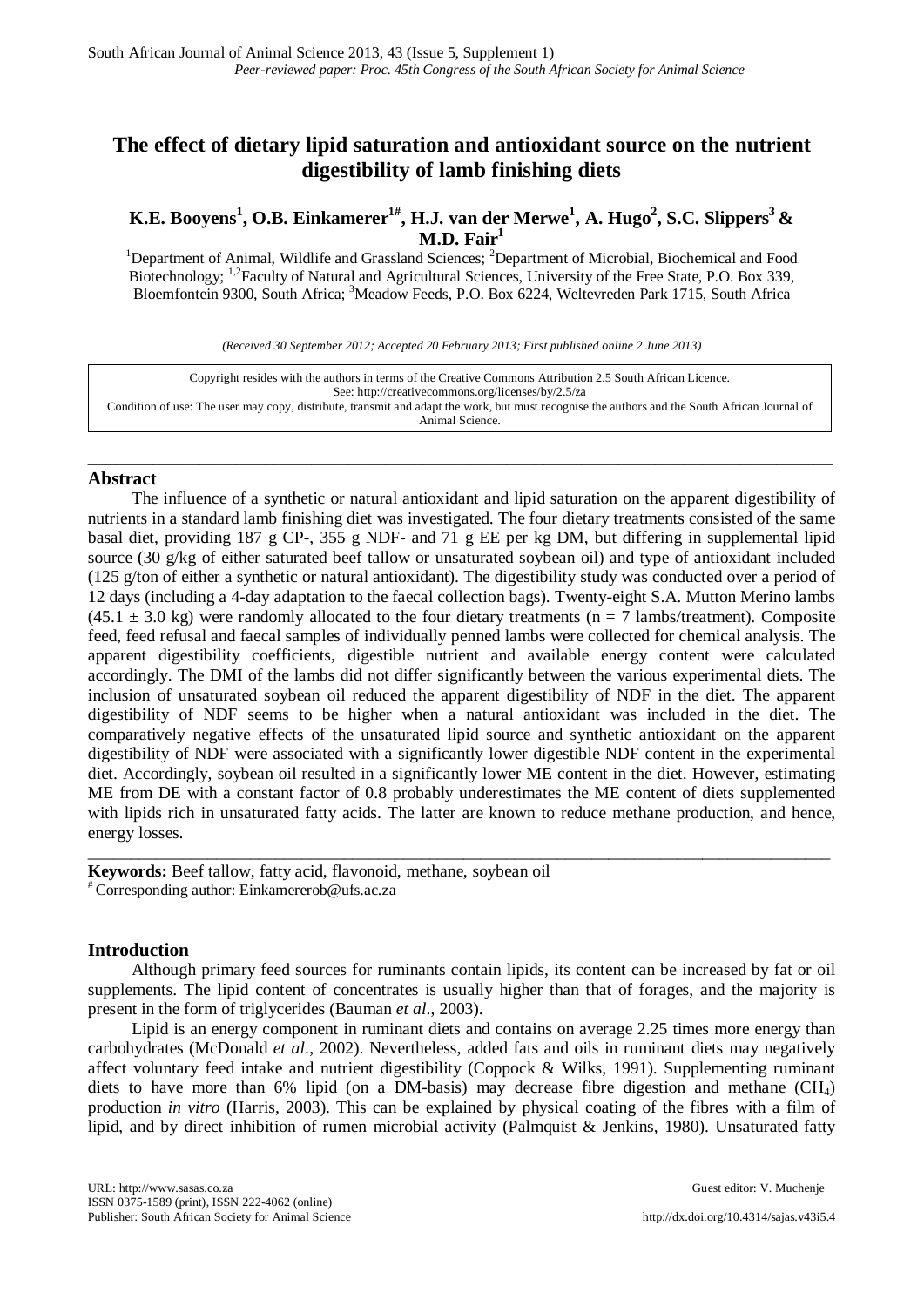acids (UFA) appear to have a more pronounced adverse effect on rumen fermentation than saturated fatty acids (SFA) (Bauman *et al*., 2003). However, increasing concentrations of SFA in dietary lipid decreases rumen lipolysis, thus increasing the duodenal flow of triglycerides and decreasing total tract lipid digestibility (LaBrune *et al*., 2008).

Since UFAs are vulnerable to oxidative degeneration, antioxidants are added to diets to help prevent this process (Smith *et al*., 2007). Lipids possess a certain degree of resistance to oxidation, owing to the presence of natural antioxidants, for example fat soluble vitamin E, which protects lipid by preferential acceptance of free radicals (McDonald *et al*., 2002). A bias towards natural product alternatives is an emerging consumer-led trend that extends to antioxidants, informed by public health concerns and consequent regulatory restrictions about food use (e.g. a ban on etoxyquin in the European Union). Hence, there is increasing interest in the properties of naturally occurring antioxidants (Haak *et al*., 2006), such as flavonoids, which are secondary plant metabolites derived from phenylalanine and acetyl co-enzyme A (Winkel-Shirley, 2001) that act as antioxidants (Ross & Kasum, 2007). Furthermore, some authors mentioned that adding flavonoids and phenolic compounds (i.e. plant derived tannins; Vasta *et al*., 2010) to ruminant feeds may alter microbial populations and consequently could affect ruminal pH (increasing lactate-consuming microorganisms; Balcells *et al*., 2012), DM intake and apparent nutrient digestibility (Jami *et al*., 2012). Consequently, flavonoids may act not only as natural antioxidants, but could also be considered as ruminal modifiers.

The aim of this study was therefore to determine the effects of fatty acid saturation and a bioflavonoid antioxidant on nutrient digestibility and the digestible nutrient content of finishing diets fed to lambs.

#### **Materials and Methods**

All procedures applied during this study were approved by the Interfaculty Animal Ethics Committee for Animal Experimentation at the University of the Free State (Animal Experiment No. 04/2010).

Twenty-eight S.A. Mutton Merino wether lambs weighing  $45.1 \pm 3.0$  kg were randomly allocated to four dietary treatments ( $n = 7$  lambs/treatment). Lambs were housed individually in pens. The four dietary treatments consisted of the same basal diet [187 g crude protein (CP), 355 g neutral detergent fibre (NDF), and 71 g ether extract (EE)/kg dry matter (DM)] only differing in the supplementary lipid source (30 g/kg of either saturated beef tallow or unsaturated soybean oil) and type of antioxidant included (synthetic antioxidant included at 125 g/ton according to the supplier's instructions for use, and a natural antioxidant, also included at 125 g/ton for a direct comparison with the synthetic antioxidant). The synthetic antioxidant contained a combination of butylated hydroxyanisole (BHA), butylated hydroxytoluene (BHT), ethoxyquin, and trisodium citrate. The natural antioxidant is a polyphenolic plant extract containing bioflavonoids (cathecin and gallo-catchecin) and pro-anthocyanidins (which generate the anthocyanidins delfinidin, robinetidin and fisetidin). The digestibility study was conducted over a period of 12 days (4-day adaptation to the faecal collection bags followed by a consecutive 8-day collection period). No feed adaptation was necessary as lambs were randomly selected for the digestibility study at termination of a production study and fed the same respective treatment diets. Fresh, clean water was freely available.

To minimise variation in assessing the voluntary feed intake, a sequential method of feed allocation was followed by providing each lamb with a 15% refusal level of intake. Feed offer calculations were done daily, based on the moving average feed intake of the preceding three days. The lambs were fed twice daily (at 07:15 and 15:45). The faeces voided were collected twice daily. Daily composite feed and feed refusals (orts) of each animal were also collected. After thorough mixing, representative samples were obtained by means of the quartering method (McDonald *et al*., 2002). Feed, orts and faecal samples were analysed for DM and CP content according to official methods for chemical analysis (AOAC, 2000). NDF (Van Soest *et al*., 1991) and gross energy (GE) (Cantrell *et al*., 2010) were also determined. The apparent digestibility, digestible nutrient and available energy content were calculated accordingly. The metabolizable energy (ME) content was estimated from digestible energy (DE) by applying the conversion factor of 0.8 (McDonald *et al.*, 2002).

The data were subjected to PROC ANOVA and analysed according to a 2 x 2 factorial arrangement of treatments (lipid- x antioxidant source) and tested for significant differences using the General Linear Model (GLM) procedures of the SAS program (SAS, 1999). Tukey's honest significant difference (HSD) test was used to identify significant differences  $(P \le 0.05)$  between treatments.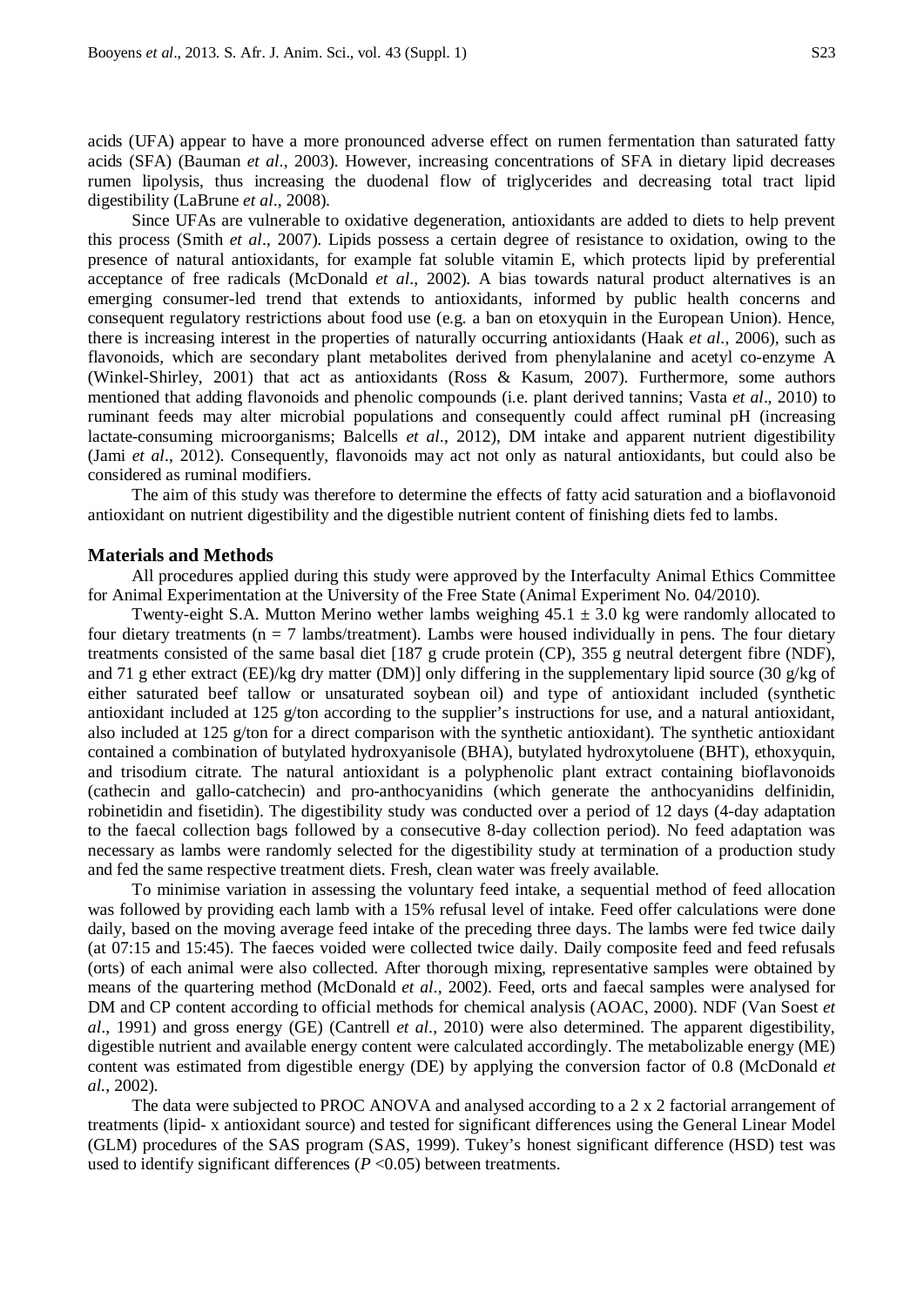## **Results and Discussions**

The effect of dietary antioxidant and lipid source on dry matter intake (DMI), apparent digestibility, digestible nutrient and energy content of experimental diets are presented in Table 1.

The DMI of the lambs did not differ significantly  $(P > 0.05)$  between the various experimental diets. Therefore, feeding level was not a factor that could influence apparent digestibility of the diets. This similar feed intake was expected because the diet nutrient composition (especially NDF content) was the same. Differences in NDF content could affect diet digestibility and rumen fill, two important factors influencing feed intake (McDonald *et al*., 2002). DMI results over a relatively short period of eight days is, however, less meaningful than those obtained over longer periods and should be interpreted with caution.

Generally, the saturation level of the dietary lipid source had no significant (*P* >0.05) influence on the apparent digestibility coefficients of nutrients, except for NDF, where the inclusion of unsaturated lipid (soybean oil) in the diet tended to reduce  $(P = 0.0548)$  the apparent digestibility coefficient, despite the high coefficient of variation  $(CV = 15.4\%)$ .

| Parameter                               | Lipid source        |                    | Antioxidant           |            | Significance    |             |             |        |
|-----------------------------------------|---------------------|--------------------|-----------------------|------------|-----------------|-------------|-------------|--------|
|                                         | $(30 \text{ g/kg})$ |                    | $(125 \text{ g/ton})$ |            | $(P-value)$     |             |             | $CV^*$ |
|                                         | Saturated           | Unsaturated        | Synthetic             | Natural    | Lipid<br>source | Antioxidant | Interaction |        |
| DMI(g/lamb/day)                         | 1715                | 1706               | 1717                  | 1704       | 0.9101          | 0.8662      | 0.9005      | 12.3   |
| Apparent digestibility coefficients (%) |                     |                    |                       |            |                 |             |             |        |
| <b>OM</b>                               | 71.1                | 69.6               | 69.5                  | 71.2       | 0.2771          | 0.2198      | 0.0388      | 5.1    |
| Crude protein                           | 81.0                | 80.2               | 80.3                  | 80.9       | 0.3473          | 0.4625      | 0.0888      | 2.7    |
| $NDF^*$                                 | 47.5                | 42.3               | 42.4                  | 47.4       | 0.0548          | 0.0672      | 0.2556      | 15.4   |
| Gross energy                            | 72.2                | 70.2               | 70.5                  | 71.9       | 0.1117          | 0.2755      | 0.0379      | 4.4    |
| Apparent digestible (%)                 |                     |                    |                       |            |                 |             |             |        |
| <b>OM</b>                               | 63.7                | 62.1               | 62.2                  | 63.6       | 0.1891          | 0.2481      | 0.0974      | 5.1    |
| Crude protein                           | 15.1                | 15.2               | 15.3                  | 15.1       | 0.6561          | 0.5804      | < .0001     | 2.7    |
| $NDF^*$                                 | $16.5^{b}$          | 14.0 <sup>a</sup>  | 14.1 <sup>a</sup>     | $16.4^{b}$ | 0.0098          | 0.0159      | 0.4961      | 15.6   |
| $ME^*(MJ/kg)$<br>DM)                    | $10.75^{\rm b}$     | $10.15^{\text{a}}$ | 10.37                 | 10.54      | 0.0022          | 0.3431      | 0.1269      | 4.4    |

**Table 1** Dry matter intake (DMI), apparent digestibility and digestible nutrient content of experimental diets containing different dietary antioxidant and lipid sources fed to lambs (mean values)

<sup>a,b</sup> Row means with different superscripts differ significantly  $(P \le 0.05)$  within lipid source or antioxidant means; Coefficient of variation (%);

OM: organic matter; \* NDF: neutral detergent fibre; ME (metabolizable energy) = DE × 0.8 (McDonald *et al*., 2002).

Lipids with a high UFA content have a negative effect on fibre digestibility due to an antimicrobial effect (Palmquist & Jenkins, 1980) and lipid coating of the fibres (McDonald *et al*., 2002). The current study accords with the findings of Beauchemin *et al*. (2007) that dietary lipid source (unsaturated sunflower oil and saturated tallow) had no effect ( $P > 0.05$ ) on the DM-, CP-, GE- and NDF digestibility. Macleod & Buchanan-Smith (1972) also found that protein digestibility was not affected by the addition of saturated tallow or unsaturated soybean oil in sheep diets, whereas apparent fibre digestibility was significantly (*P*  <0.05) lowered with the inclusion of soybean oil. Studies to assess the effects of lipids on nutrient digestibility in ruminant diets have yielded inconsistent results (Manso *et al*., 2005). This could be due to a variety of factors such as the level and/or source of dietary lipid and the nature of the basal diet, which in turn influences the effects of lipid on ruminal microbes. Beauchemin *et al*. (2007) explained that the potentially harmful effects of an unsaturated lipid source on fibre digestion can be minimized by feeding a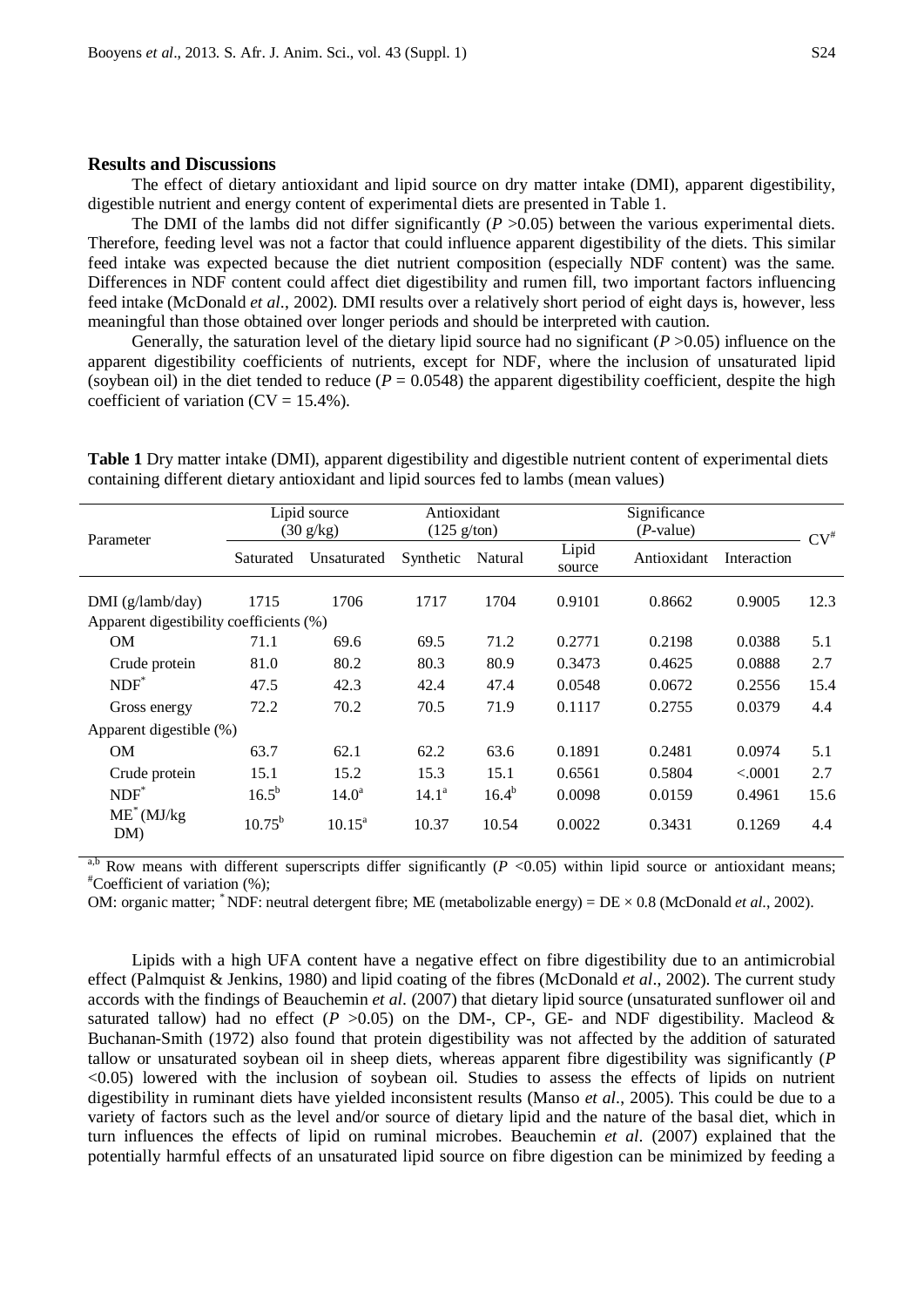high-concentrate diet low in fibre. Hence, variability of the fibre content of the diets could pose as an explanation for these inconsistent results within the literature.

The comparatively negative effect of the unsaturated lipid source on the apparent digestibility of NDF  $(P = 0.0548)$  was associated with a lower  $(P < 0.05)$  digestible NDF content in the experimental diet. Accordingly, unsaturated soybean oil resulted in a significantly lower  $(P \le 0.05)$  ME content in the diet. When ruminant feed is supplemented with lipid rich in UFA, methane emission is reduced (Rasmussen  $\&$ Harrison, 2011), possibly by promoting a direct use of hydrogen by hydrolytic bacteria in the rumen (McAllister *et al*., 1996). Therefore, it may not be justifiable to use the factor of 0.8 (to adjust for methane and urine losses) to calculate dietary ME from the DE content thereof (McDonald *et al*., 2002). Applying the constant factor may probably over-adjust for the production of methane where unsaturated soybean oil was included in the diet, which could contribute to a misrepresentation of the ME content of the soybean oil, compared to the tallow diet.

The apparent digestibility of NDF tended to be higher  $(P = 0.0672)$  due to the inclusion of a natural compared to a synthetic antioxidant in the diet (Table 1). This effect was also associated with an increase (*P* <0.05) in dietary digestible NDF content following the natural antioxidant's inclusion. Jami *et al*. (2012) found that concentrated pomegranate extract (containing polyphenolic compounds) inclusion at 40 g/kg within Holstein cow diets increased  $(P \le 0.05)$  the apparent NDF and CP total tract digestibility. This increase in NDF digestibility occurred despite a decrease in some cellulolytic bacterial species. They concluded that this discrepancy might be associated with uncultured cellulolytic species not accounted for in their study. The antioxidant source, however, did not influence  $(P > 0.05)$  the ME-content of the finishing diet in the present study. Jami *et al*. (2012) also explained that, although NDF digestibility increased, the utilization of feed energy remained the same. They ascribed this to the polyphenolic compounds contained in the pomegranate extract that increased the methanogenic archaea, which in turn might interfere with the available energy content of the diet.

## **Conclusions**

Results of the present study seem to indicate that the addition of unsaturated soybean oil compared to saturated beef tallow to lamb finishing diets resulted in a lower apparent digestible NDF and ME content. Estimating ME based on DE x 0.8 may discriminate unfairly against an unsaturated lipid as dietary energy source, by over-estimating ruminal methane losses. A natural antioxidant in the diet was associated with a higher concentration of apparently digestible NDF compared to the synthetic antioxidant. The effects of lipid saturation and antioxidant source on NDF digestibility and diet digestible nutrient content of lamb finishing diets reported here are important, considering the paucity of relevant published research.

## **Acknowledgements**

The authors wish to acknowledge Meadow Feeds and Biorem Biological Products for their technical and financial support during this study.

## **References**

- AOAC, 2000. Official methods of analysis (17<sup>th</sup> ed.). Volume 1. Association of Official Analytical Chemists, Inc., Gaithersburg, Maryland, USA.
- Balcells, J., Aris, A., Serrano, A., Seradj, A.R., Crespo, J. & Devant, M., 2012. Effects of an extract of plant flavonoids (Bioflavex<sup>®</sup>) on rumen fermentation and performance in heifers fed high-concentrate diets. J. Anim. Sci. Published online as doi: 10.2527/jas.2011-4955.
- Bauman, D.E., Perfield II, J.W., De Veth, M.J. & Lock, A.L., 2003. New perspective on lipid digestion and metabolism in ruminants. Proc. Cornell Nutrition Conference. pp. 175-189.
- Beauchemin, K.A., McGinn, S.M. & Petit, H.V., 2007. Methane abatement strategies for cattle: Lipid supplementation of diets. Can. J. Anim. Sci. 87, 431-440.
- Cantrell, K.B., Bauer, P.J. & Ro, K.S., 2010. Utilization of summer legumes as bioenergy feedstock. Biomass and Bioenergy 34, 1961-1967.
- Coppock, C.E. & Wilks, D.L., 1991. Supplemental fat in high-energy rations for lactating cows: effects on intake, digestion, milk yield, and composition. J. Anim. Sci. 69, 3826-3837.
- Haak, L., Raes, K., Smet, K., Claeys, E., Paelinck, P. & De Smet, S., 2006. Effect of dietary antioxidant and fatty acid supply on the oxidative stability of fresh and cooked pork. Meat Sci. 74, 476-486.